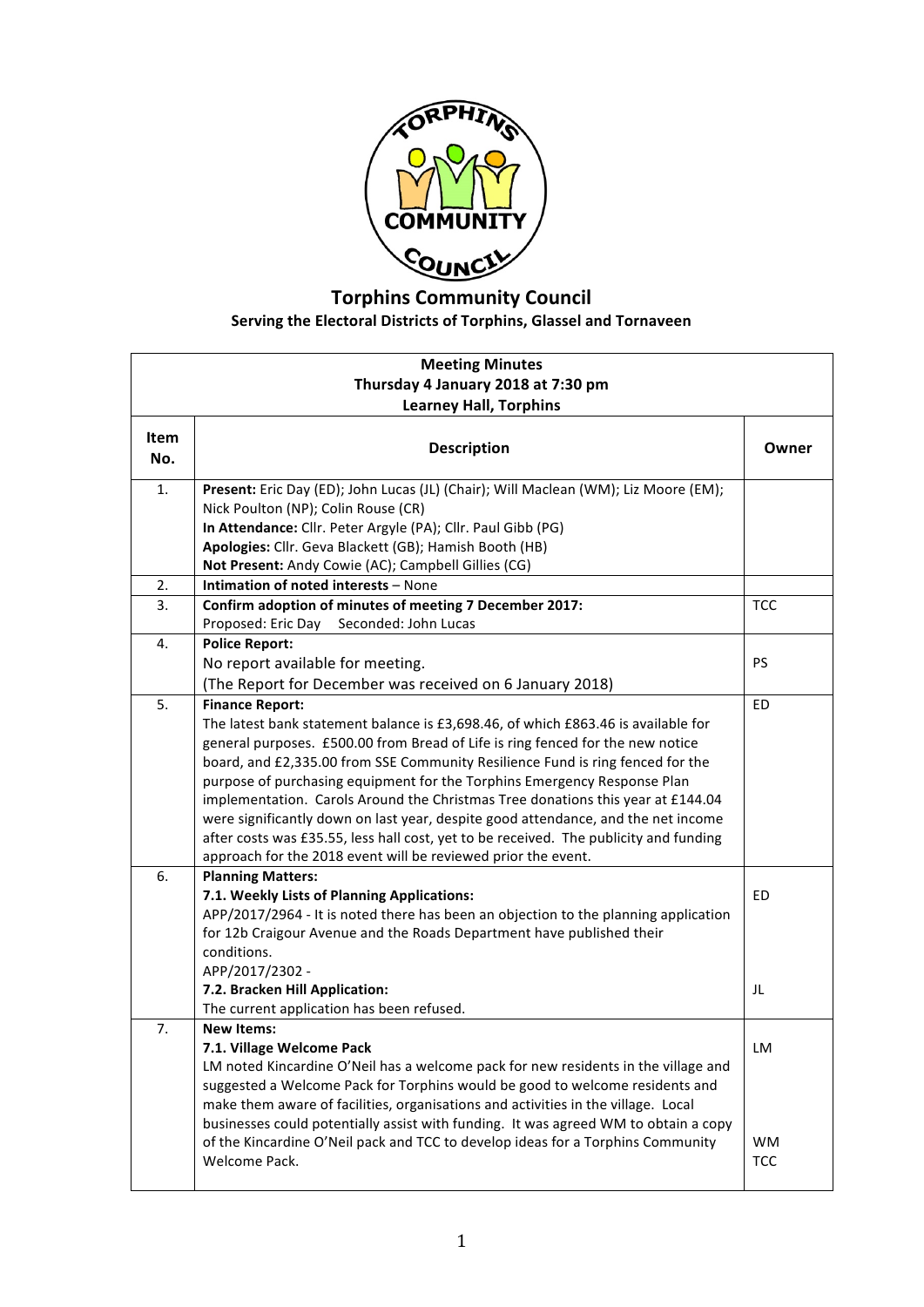| Item<br>No. | <b>Description</b>                                                                                                                                                                                                                                                                                                                                                                                                                                                                                                                                      | Owner                   |
|-------------|---------------------------------------------------------------------------------------------------------------------------------------------------------------------------------------------------------------------------------------------------------------------------------------------------------------------------------------------------------------------------------------------------------------------------------------------------------------------------------------------------------------------------------------------------------|-------------------------|
| 7.          | 7.2. Community Action Plan:<br>LM suggested it is time to review and develop an updated Community Action Plan,<br>given several years have passed since the last plan. CG has been reviewing the last<br>plan and has prepared materials for finalisation on the completed projects of TCC<br>and future plans. Cllr. PA advised Marr Area Partnership have a role to assist the<br>development of CAPs. It was agreed to contact MAP, and together with the work on<br>the Place Standard and Local Development Plan, consider how to address the CAP. | <b>WM</b><br><b>TCC</b> |
| 8.          | <b>Open Actions:</b>                                                                                                                                                                                                                                                                                                                                                                                                                                                                                                                                    |                         |
|             | 8.1. Local Development Plan/Place Standard meeting 14 <sup>th</sup> December 2017:<br>TCC thanks all participants in the meeting on 14 <sup>th</sup> December. LM has prepared a<br>summary of the meeting, which is being reviewed by TCC members prior to<br>publication. WM was requested to enquire of Fiona Reid of Aberdeenshire Council<br>regarding the report she advised at the meeting would be prepared.<br>CR expressed concern that Torphins making a constructive contribution to local                                                  | LM<br><b>WM</b>         |
|             | development planning is difficult when Aberdeen City and Aberdeenshire have not<br>advised how they plan to address future economic and business development in the<br>area, given the cyclical and secular decline of the core industry, oil and gas.<br>Further discussion and feedback to local Councillors present followed.<br>8.2. Revision of Constitution:<br>The revised constitution agreed at the December meeting has been sent to the Marr<br>Area Manager for review and acceptance.                                                      |                         |
|             | Since the legacy constitution remains in force the TCC AGM will be posted for<br>February 2018 as per the constitution.<br>8.3. Torphins Emergency Response Plan (TERP):<br>There are no new developments at this time. Colin Rouse is to join the project<br>team.                                                                                                                                                                                                                                                                                     | <b>WM</b>               |
|             | 8.4. Newsletter:<br>It was agreed the Newsletter proposed at the December meeting should be planned<br>for issue in March 2018, to include the following probable items:<br>TERP, including potential link on TCC website to register as volunteer; TCC General<br>Information, Achievements, Forward Plan; Torphins Paths Group; Torphins Patient<br>Participation Group; Community Safety Group; TCC Facebook and Website<br>8.5. Notice Board:                                                                                                       | LM                      |
|             | Awaiting the outcome of Tesco Community Funding from Tesco Banchory, with plan<br>to complete expenditure for Marr Area funding deadline of March 2018.<br>8.6. Torphins Park:                                                                                                                                                                                                                                                                                                                                                                          | ED                      |
|             | 8.6.1. Play Equipment protective painting by TCC (Eric Day) will take place when<br>weather allows.                                                                                                                                                                                                                                                                                                                                                                                                                                                     | ED                      |
|             | 8.6.2. Junior football interests have now advised further support through NP for the<br>drainage project at the park, which Aberdeenshire Council are developing.                                                                                                                                                                                                                                                                                                                                                                                       | <b>NP</b>               |
|             | Matthew Lane, a local junior football coach plans to attend the next TCC meeting to<br>discuss specifics.<br>8.7. Roads:<br>Cllr. Gibb presented a report updating the current issues, augmented by staffing<br>update by Cllr. Argyle.                                                                                                                                                                                                                                                                                                                 | ML                      |
|             | 8.7.1. Extension of the 30 mph speed limit on Saint Marnan Road is subject to a<br>review of speed limits in many locations, which will now be addressed as the Roads<br>team numbers have been brought back to full complement after recent departures.<br>8.7.2. Torphins Road Surfaces - To be reviewed by Roads, subject to budget                                                                                                                                                                                                                  | <b>NP</b><br>Roads      |
|             | constraint.<br>8.7.3. Pitmedden Road at Campfield - Noted by Roads however low on priorities                                                                                                                                                                                                                                                                                                                                                                                                                                                            | Roads                   |
|             | due to budget constraint.                                                                                                                                                                                                                                                                                                                                                                                                                                                                                                                               |                         |